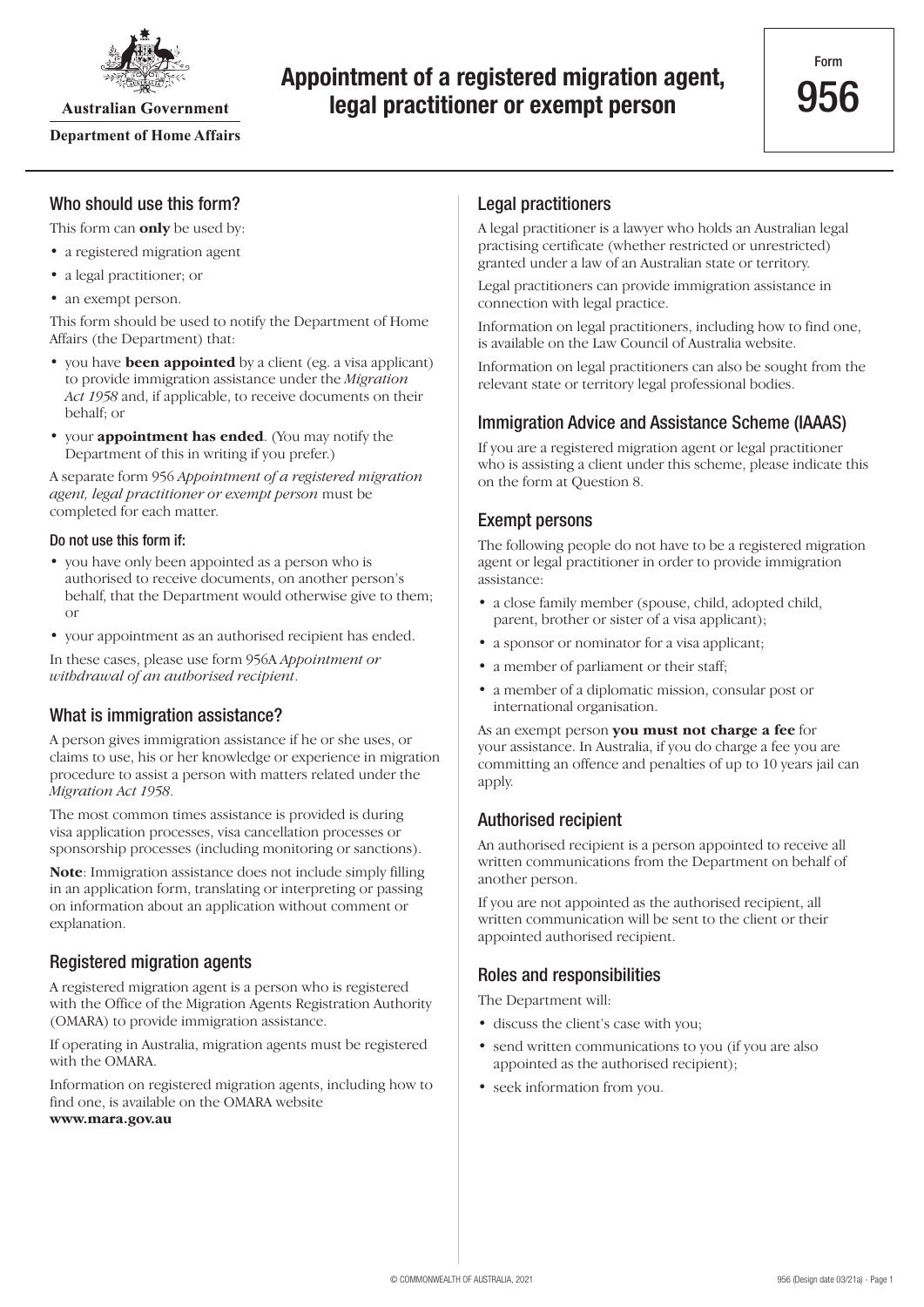#### Consent to communicate electronically

The Department may use a range of means to communicate with you. However, electronic means such as fax or email will only be used if you indicate your agreement to receiving communication in this way.

Electronic communications, unless adequately encrypted, are not secure and may be viewed by others or interfered with. If you agree to the Department communicating with you by electronic means, the details you provide will only be used by the Department for the purpose for which you have provided them, unless there is a legal obligation or necessity to use them for another purpose, or you have consented to use for another purpose. They will not be added to any mailing list.

The Australian Government accepts no responsibility for the security or integrity of any information sent to the Department over the internet or by other electronic means.

#### Important information about privacy

The *Privacy Act 1988* contains 13 Australian Privacy Principles which regulate the way that the Department collects and handles personal information. Information about how the Department collects, uses and discloses personal information for its key functions can be found in form 1442i *Privacy notice*. More information about the Department's general information handling practices (including form 1442i) can be found in the Department's Privacy policy at **[https://www.homeaffairs.gov.au/access-and-](https://www.homeaffairs.gov.au/access-and-accountability/our-commitments/privacy)**

**accountability/our-commitments/privacy**

*Home page*

#### **[www.homeaffairs.gov.au](http://www.homeaffairs.gov.au)**

Telephone **131 881** during business hours in Australia to speak to an operator (recorded information available outside these hours). If you are outside Australia, please contact *General enquiry line*

your nearest Australian mission.

*Please keep these information pages for your reference*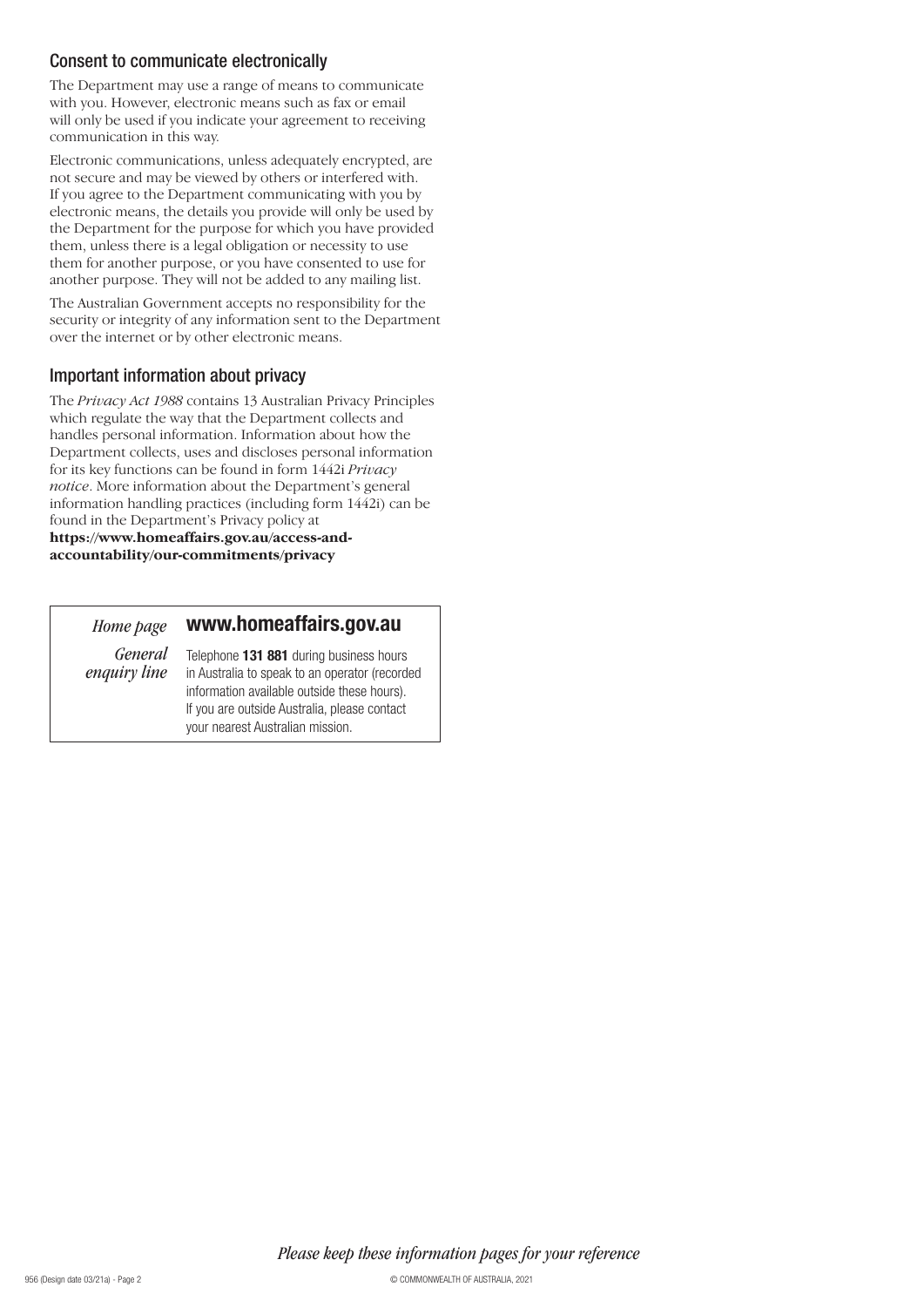

**Australian Government** 

#### **Department of Home Affairs**

# **Appointment of a registered migration agent, legal practitioner or exempt person**

| 1 | Please open this form using Adobe Acrobat Reader.<br>Either type (in English) in the fields provided or print this form<br>and complete it (in English) using a pen and BLOCK LETTERS.<br>Tick where applicable<br>Are you notifying the Department that you have been appointed to<br>provide immigration assistance, or that your appointment has ended?<br>New appointment $ \mathbf{v} $<br><b>Complete Part A and Part C</b><br>You do not need to complete Part B | 7<br>8 | Do you agree to the Department communicating with you by fax,<br>email or other electronic means?<br>No.<br>Yes<br>Give details<br>V<br>COUNTRY CODE<br>AREA CODE<br><b>NUMBER</b><br>Fax number<br>$)$ (<br>info@aits.ch<br>Email address<br>In what capacity are you providing assistance? |
|---|-------------------------------------------------------------------------------------------------------------------------------------------------------------------------------------------------------------------------------------------------------------------------------------------------------------------------------------------------------------------------------------------------------------------------------------------------------------------------|--------|----------------------------------------------------------------------------------------------------------------------------------------------------------------------------------------------------------------------------------------------------------------------------------------------|
|   | Appointment has ended<br><b>Complete Part B and Part C</b><br>You do not need to complete Part A.                                                                                                                                                                                                                                                                                                                                                                       |        | Registered migration agent $  \checkmark$<br>Go to Question 9<br>Legal practitioner<br><b>IAAAS</b>                                                                                                                                                                                          |
|   | <b>Part A</b> – New appointment                                                                                                                                                                                                                                                                                                                                                                                                                                         |        | Go to Question 11<br>Exempt person                                                                                                                                                                                                                                                           |
|   | Registered migration agent/legal<br>practitioner/exempt person's details                                                                                                                                                                                                                                                                                                                                                                                                | 9      | Migration Agent Registration<br>7 DIGITS<br>Number (MARN)<br>9:1:6:1:3<br>9:7                                                                                                                                                                                                                |
| 2 | Registered migration agent/legal practitioner/exempt person's details<br>Other<br>Title:<br><b>Mrs</b><br>Miss<br>Ms<br>Mr                                                                                                                                                                                                                                                                                                                                              | 10     | Is there another registered migration agent or legal practitioner from<br>your organisation who the Department may discuss this case with if<br>you are unavailable?                                                                                                                         |
|   | Family name                                                                                                                                                                                                                                                                                                                                                                                                                                                             |        | Go to Question 12<br>No                                                                                                                                                                                                                                                                      |
|   | Given names<br>DAY<br><b>MONTH</b><br>YEAR                                                                                                                                                                                                                                                                                                                                                                                                                              |        | Give details of the other registered migration agent/legal<br>Yes<br>practitioner                                                                                                                                                                                                            |
|   | Exempt person's date of birth                                                                                                                                                                                                                                                                                                                                                                                                                                           |        | Family name                                                                                                                                                                                                                                                                                  |
| 3 | Organisation name (if applicable)                                                                                                                                                                                                                                                                                                                                                                                                                                       |        | Given names                                                                                                                                                                                                                                                                                  |
|   | Australian Immigration and Trade Services                                                                                                                                                                                                                                                                                                                                                                                                                               |        | Telephone numbers                                                                                                                                                                                                                                                                            |
|   | Ltd liability Co.                                                                                                                                                                                                                                                                                                                                                                                                                                                       |        | COUNTRY CODE<br>AREA CODE<br><b>NUMBER</b><br>Office hours<br>33<br>$+8260026$                                                                                                                                                                                                               |
| 4 | Business or residential address                                                                                                                                                                                                                                                                                                                                                                                                                                         |        | $+41$<br>$)$ (<br>Mobile/cell                                                                                                                                                                                                                                                                |
|   | AITS                                                                                                                                                                                                                                                                                                                                                                                                                                                                    |        | 7 DIGITS<br>Migration Agent Registration                                                                                                                                                                                                                                                     |
|   | Postfach                                                                                                                                                                                                                                                                                                                                                                                                                                                                |        | Number (MARN)<br>0:3<br>1:8:5:7:2                                                                                                                                                                                                                                                            |
|   | Interlaken BE Switzerland<br>POSTCODE 3800                                                                                                                                                                                                                                                                                                                                                                                                                              |        | Go to Question 12                                                                                                                                                                                                                                                                            |
| 5 | Address for correspondence<br>(If the same as business or residential address, write 'AS ABOVE')                                                                                                                                                                                                                                                                                                                                                                        | 11     | Reason you are an exempt person<br>Close family member (spouse, child, parent, brother or sister)                                                                                                                                                                                            |
|   | As above                                                                                                                                                                                                                                                                                                                                                                                                                                                                |        | Sponsor                                                                                                                                                                                                                                                                                      |
|   |                                                                                                                                                                                                                                                                                                                                                                                                                                                                         |        | Nominator                                                                                                                                                                                                                                                                                    |
|   | POSTCODE                                                                                                                                                                                                                                                                                                                                                                                                                                                                |        | Member of a diplomatic mission, consular                                                                                                                                                                                                                                                     |
| 6 | Telephone numbers                                                                                                                                                                                                                                                                                                                                                                                                                                                       |        | post or international organisation                                                                                                                                                                                                                                                           |
|   | <b>NUMBER</b><br>COUNTRY CODE<br>AREA CODE                                                                                                                                                                                                                                                                                                                                                                                                                              |        | Member of parliament or their staff                                                                                                                                                                                                                                                          |
|   | Office hours<br>,8260026<br>33<br>$+41$<br>$\left($                                                                                                                                                                                                                                                                                                                                                                                                                     |        |                                                                                                                                                                                                                                                                                              |
|   | Mobile/cell                                                                                                                                                                                                                                                                                                                                                                                                                                                             |        |                                                                                                                                                                                                                                                                                              |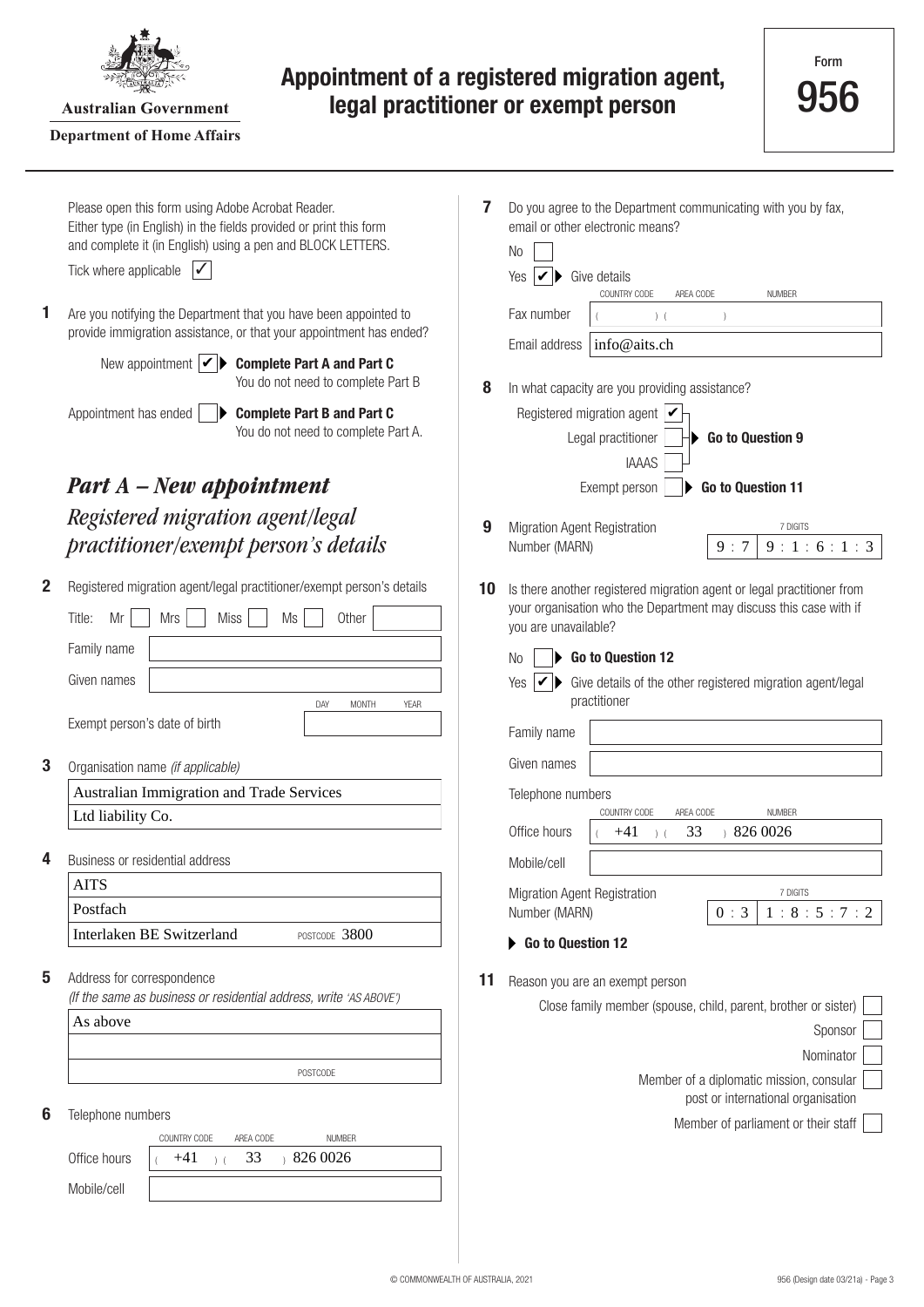| 12 |                                                                                                                                 |                   | The person receiving immigration assistance                                          | 15 |  |  |
|----|---------------------------------------------------------------------------------------------------------------------------------|-------------------|--------------------------------------------------------------------------------------|----|--|--|
|    |                                                                                                                                 |                   | (ie. the client) is a: (tick one only)<br>visa applicant $\mathbf{v}$                |    |  |  |
|    |                                                                                                                                 |                   | sponsor or sponsor applicant                                                         |    |  |  |
|    |                                                                                                                                 |                   | nominator or nominator applicant                                                     |    |  |  |
|    |                                                                                                                                 |                   | proposer or proposer applicant                                                       |    |  |  |
|    |                                                                                                                                 |                   | visa holder whose visa is being considered for<br>cancellation or has been cancelled |    |  |  |
|    |                                                                                                                                 |                   | person requesting ministerial intervention                                           |    |  |  |
| 13 |                                                                                                                                 | <b>Client 1</b>   |                                                                                      |    |  |  |
|    | Full name (If the client is an organisation, provide the name of the<br>contact person)                                         |                   |                                                                                      |    |  |  |
|    |                                                                                                                                 | Family name       |                                                                                      |    |  |  |
|    |                                                                                                                                 | Given names       |                                                                                      |    |  |  |
|    |                                                                                                                                 |                   | DAY<br><b>MONTH</b><br><b>YEAR</b>                                                   |    |  |  |
|    |                                                                                                                                 | Date of birth     |                                                                                      |    |  |  |
|    |                                                                                                                                 |                   | Organisation name (if applicable)                                                    |    |  |  |
|    |                                                                                                                                 |                   |                                                                                      |    |  |  |
|    |                                                                                                                                 |                   |                                                                                      |    |  |  |
|    |                                                                                                                                 |                   | Business or residential address                                                      |    |  |  |
|    |                                                                                                                                 |                   |                                                                                      |    |  |  |
|    |                                                                                                                                 |                   |                                                                                      |    |  |  |
|    | POSTCODE                                                                                                                        |                   |                                                                                      |    |  |  |
|    |                                                                                                                                 | Telephone numbers |                                                                                      |    |  |  |
|    |                                                                                                                                 | Office hours      | COUNTRY CODE<br>AREA CODE<br><b>NUMBER</b><br>$)$ (<br>$\left( \right)$              |    |  |  |
|    |                                                                                                                                 | Mobile/cell       |                                                                                      |    |  |  |
|    |                                                                                                                                 |                   |                                                                                      |    |  |  |
|    | Department of Home Affairs<br>Client ID number (if known)                                                                       |                   |                                                                                      |    |  |  |
| 14 |                                                                                                                                 |                   |                                                                                      |    |  |  |
|    | Names of other clients you are providing immigration assistance to in<br>relation to the same matter (eg. dependant applicants) |                   |                                                                                      |    |  |  |
|    | 1.                                                                                                                              | Family name       |                                                                                      |    |  |  |
|    |                                                                                                                                 | Given names       |                                                                                      |    |  |  |
|    |                                                                                                                                 |                   |                                                                                      |    |  |  |
|    | 2.                                                                                                                              | Family name       |                                                                                      |    |  |  |
|    |                                                                                                                                 | Given names       |                                                                                      |    |  |  |
|    |                                                                                                                                 |                   |                                                                                      | 17 |  |  |
|    | 3.                                                                                                                              | Family name       |                                                                                      |    |  |  |
|    |                                                                                                                                 | Given names       |                                                                                      |    |  |  |
|    |                                                                                                                                 |                   |                                                                                      |    |  |  |
|    | 4.                                                                                                                              | Family name       |                                                                                      | 18 |  |  |
|    | Given names                                                                                                                     |                   |                                                                                      |    |  |  |
|    |                                                                                                                                 |                   |                                                                                      |    |  |  |
|    | 5.                                                                                                                              | Family name       |                                                                                      |    |  |  |
|    |                                                                                                                                 | Given names       |                                                                                      |    |  |  |

# *Client's details Type of assistance*

15 Are you providing assistance with an application process, a cancellation process or specific matter? *(tick one only)*

| Type of application                                                                                          |
|--------------------------------------------------------------------------------------------------------------|
|                                                                                                              |
|                                                                                                              |
| YEAR<br>DAY<br><b>MONTH</b><br>Not yet lodged $ \mathcal{V} $<br>Date lodged                                 |
| <b>Cancellation process</b>                                                                                  |
| Subclass of visa                                                                                             |
|                                                                                                              |
| DAY<br><b>MONTH</b><br>YEAR                                                                                  |
| Date visa granted                                                                                            |
| Specific matter - give details (eg. sponsorship monitoring and                                               |
|                                                                                                              |
|                                                                                                              |
|                                                                                                              |
|                                                                                                              |
|                                                                                                              |
|                                                                                                              |
|                                                                                                              |
|                                                                                                              |
|                                                                                                              |
|                                                                                                              |
| sanction activity by the Department, or for only one stage of a two<br>stage visa, ministerial intervention) |

**16** Provide **at least one** of the following numbers *(if known)*

| Department of Home Affairs<br>Request ID number (RID)               |  |
|---------------------------------------------------------------------|--|
| Department of Home Affairs<br>Transaction Reference Number<br>(TRN) |  |

# *Authorised recipient*

**17** Have you been authorised to receive written communication on behalf of your client(s) in relation to the matter indicated in Question 15?

|                             | $No \parallel \blacktriangleright$ Go to Part C |  |  |
|-----------------------------|-------------------------------------------------|--|--|
| Yes $\overline{\mathbf{V}}$ |                                                 |  |  |

18 Have you been authorised to receive health and character information about the client(s) you are providing assistance to, their spouse, de facto partner or dependants, that may arise, or be revealed in the course of this matter?